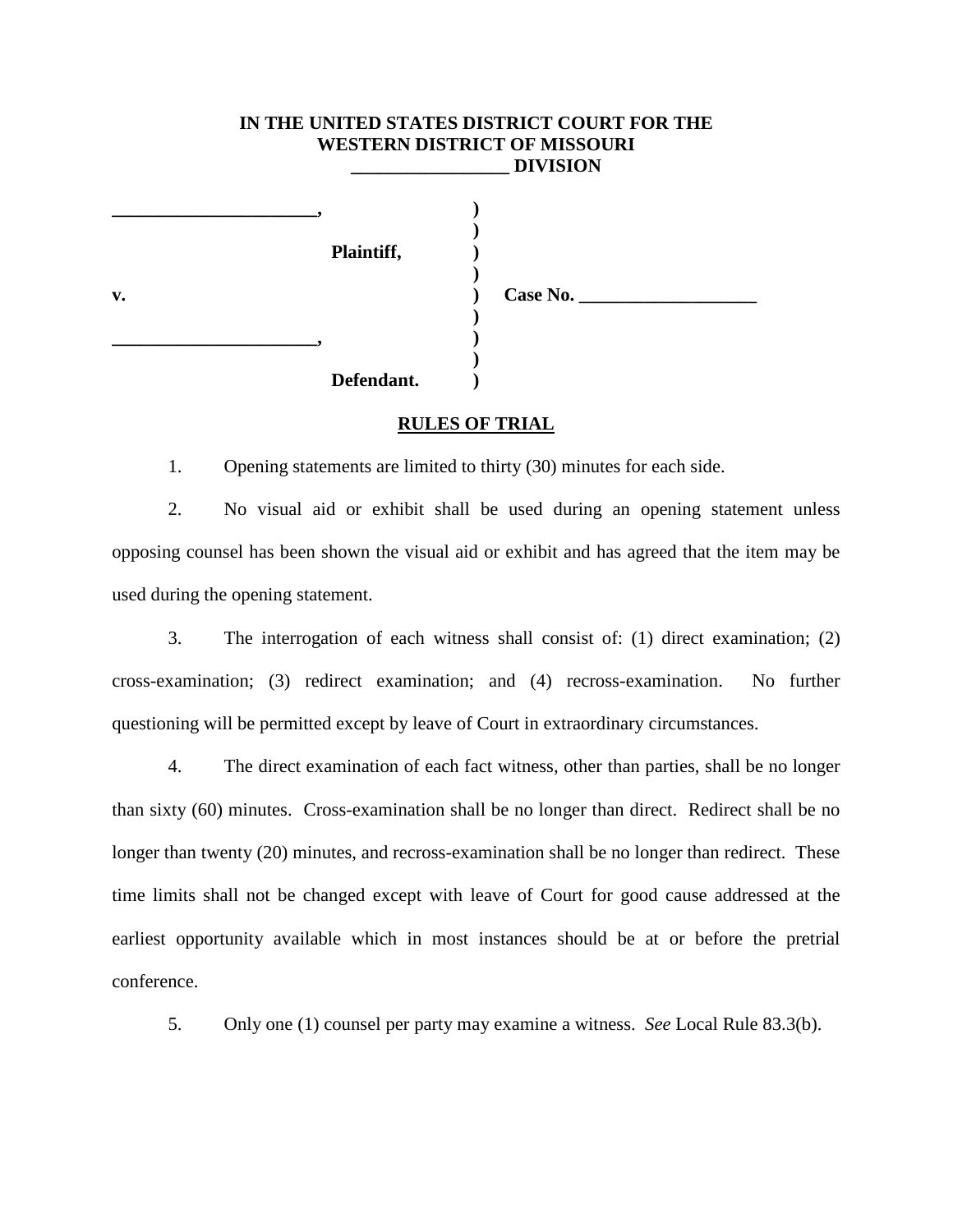6. Counsel may approach the witness for any legitimate purpose without requesting permission to do so. However, witnesses shall be interrogated from a reasonable distance and shall not be badgered.

7. If a podium is provided, counsel may use it but are not required to do so.

8. Except in unusual circumstances, counsel should stand when addressing the Court or when examining the witness. *See* Local Rule 83.3(a).

9. Except in unusual circumstances, a witness should be allowed to complete an answer. If the question calls for a "yes" or "no" answer, you may anticipate that the witness will be allowed an opportunity to explain that answer.

10. Unless permission is granted before the trial begins, a maximum of two (2) expert witnesses shall be allowed to testify for any party on any one (1) subject. After counsel questions an expert about his/her qualifications, do not ask the Court to declare the witness an expert.

11. Visible reactions to the testimony of witnesses, counsels' presentations or to the Court's rulings (such as facial or body gestures), are inappropriate.

12. Do not converse with your client or co-counsel in a manner that your conversation may be heard by the Court.

13. Each party shall mark each of their exhibits prior to trial with an exhibit sticker indicating whether the exhibit is being offered by the plaintiff or the defendant, along with the exhibit number. The designation for each exhibit shall match the numeric designation for that exhibit on the exhibit list furnished to the clerk prior to trial.

2